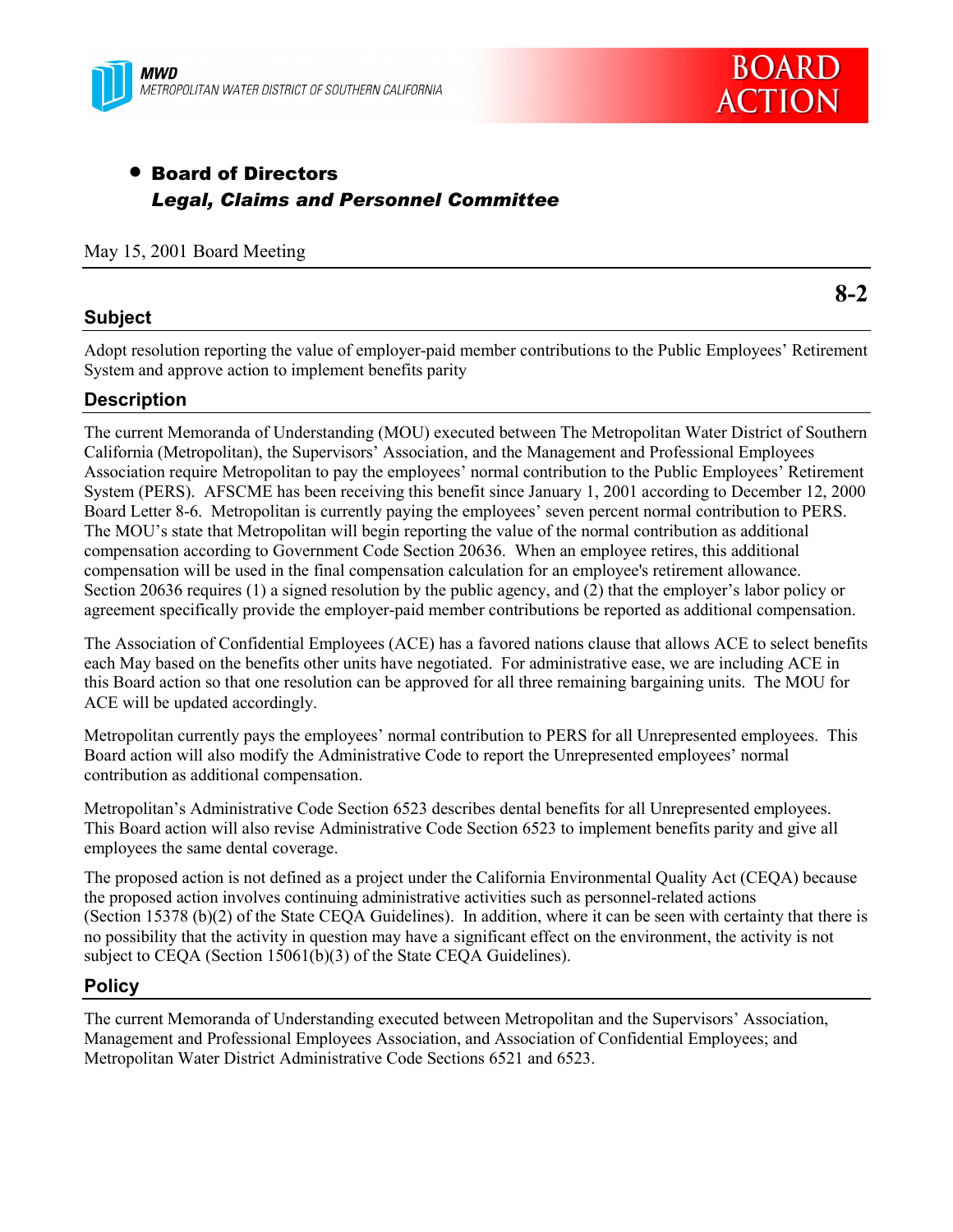## **Board Options/Fiscal Impacts**

#### **Option #1**

- a. Determine that the proposed action is not subject to CEQA per Sections 15061(b)(3) and 15378 (b)(2) of the State CEQA Guidelines.
- b. In accordance with (1) the Supervisors' Association and the Management and Professional Employees Association negotiated labor agreements with Metropolitan, (2) the Association of Confidential Employees upcoming favored nations benefit election, and (3) Government Code Section 20636 (c)(4), adopt the attached resolution (**Attachment 1**). This resolution reports the value of employer-paid member contributions to the Public Employees' Retirement System for employees in classifications represented by these units, and all Unrepresented employees, effective May 27, 2001.
- c. In accordance with Metropolitanís philosophy of benefits parity, approve the revision of Administrative Code Section 6523 to implement a change in dental benefits for Unrepresented employees effective June 1, 2001 in line with all other employee bargaining units.

**Fiscal Impact:** None in fiscal years 2001/2002 and 2002/2003. This additional cost will be factored into the employer rate determined by the PERS actuarial report effective July 1, 2003. PERS estimates these costs to be a maximum of \$975,600 in fiscal year 2003/2004. Financial impact beyond fiscal year 2003/2004 will depend on the actuarial report determining Metropolitanís overall employer contribution rate. The increased cost for the dental plan changes for the Unrepresented employees is estimated to be \$8,400. This amount will be absorbed in the last month of this fiscal year's budget, and will be budgeted in the next fiscal year.

#### **Option #2**

- a. Determine that the proposed action is not subject to CEQA per Sections 15061(b)(3) and 15378 (b)(2) of the State CEQA Guidelines.
- b. In accordance with (1) the Supervisorsí Association and the Management and Professional Employees Association negotiated labor agreements with Metropolitan and (2) the Association of Confidential Employees upcoming favored nations benefit election, adopt the attached resolution (**Attachment 2**). This resolution reports the value of employer-paid member contributions to the Public Employees' Retirement System for employees in classifications represented by these units only, excluding Unrepresented employees, effective May 27, 2001.
- c. Do not revise Administrative Code Section 6523 to implement a change in dental benefits for Unrepresented employees.

**Fiscal Impact:** None in fiscal years 2001/2002 and 2002/2003. This additional cost will be factored into the employer rate determined by the PERS actuarial report effective July 1, 2003. PERS estimates these costs to be a maximum of \$866,500 in fiscal year 2003/2004. Financial impact beyond fiscal year 2003/2004 will depend on the actuarial report determining Metropolitanís overall employer contribution rate.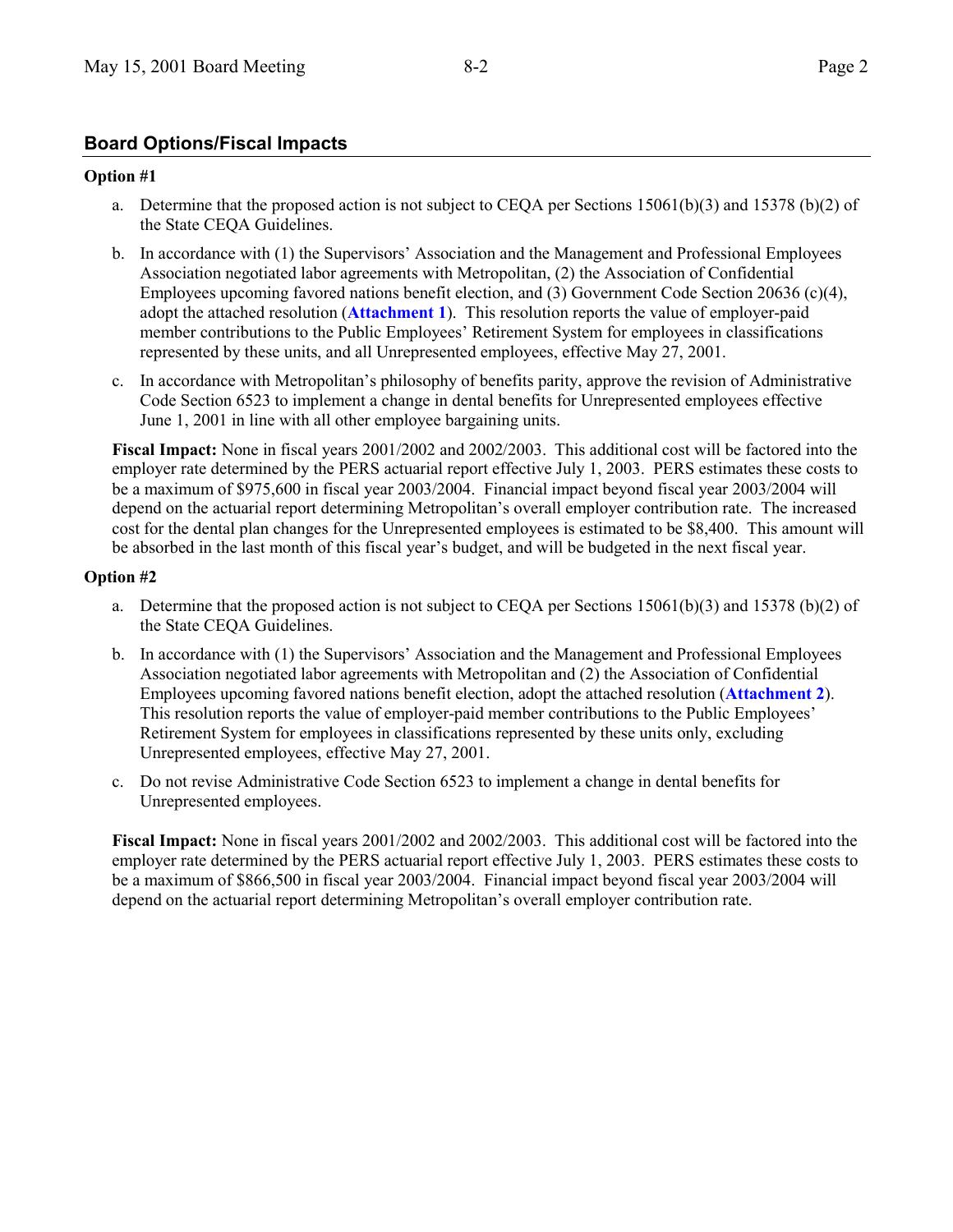### **Staff Recommendation**

Option #1

durder 04/20/2001 *Roy L. Wolfe Date for*

*Manager, Corporate Resources*

- 4/23/2001 *General Manager Date*
- Attachment 1 Resolution for the Supervisors' Association, Management and Professional **Employees Association, Association of Confidential Employees, and Unrepresented Employees**
- Attachment 2 Resolution for the Supervisors' Association, Management and Professional **Employees Association, and Association of Confidential Employees**

BLA #985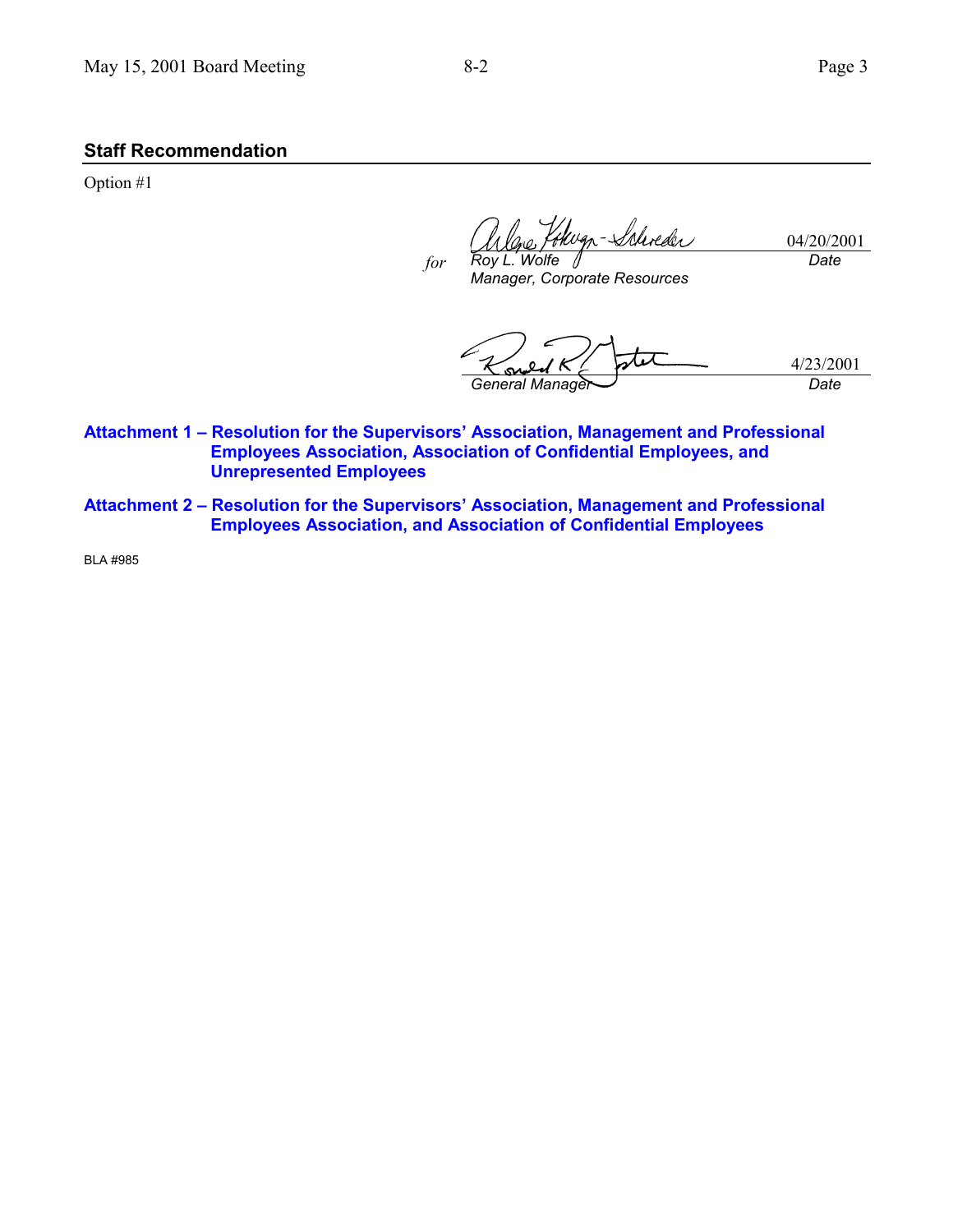## RESOLUTION FOR PAYING AND REPORTING THE VALUE OF EMPLOYER-PAID MEMBER CONTRIBUTIONS

WHEREAS, the governing body of The Metropolitan Water District of Southern California has the authority to implement Government Code Section 20636(c) (4) pursuant to Section 20691;

WHEREAS, the governing body of The Metropolitan Water District of Southern California has a written labor policy or agreement which specifically provides for the normal member contributions to be paid by the employer, and reported as additional compensation;

WHEREAS, one of the steps in the procedures to implement Section 20691 is the adoption by the governing body of The Metropolitan Water District of Southern California of a Resolution to commence paying and reporting the value of said Employer Paid Member Contributions (EPMC);

WHEREAS, the governing body of The Metropolitan Water District of Southern California has identified the following conditions for the purpose of its election to pay EPMC;

- This benefit shall apply to all employees of the Supervisors' Association, the Management and **Professional Employees Association, Association of Confidential Employees and all Unrepresented Employees.**
- **This benefit shall consist of paying seven (7) percent of the normal contributions as EPMC, and reporting the same percent (value) of compensation earnable {excluding Government Code Section 20636(c)(4)} as additional compensation.**
- **The effective date of this Resolution shall be May 27, 2001.**

NOW THEREFORE, BE IT RESOLVED that the governing body of The Metropolitan Water District of Southern California elects to pay and report the value of EPMC as set forth above.

Adopted at a meeting of the Board of Directors of The Metropolitan Water District of Southern California at Los Angeles on the 15th day of May 2001.

Signed \_\_

Phillip J. Pace, Chairman

Signed

Dawn Chin, Executive Secretary